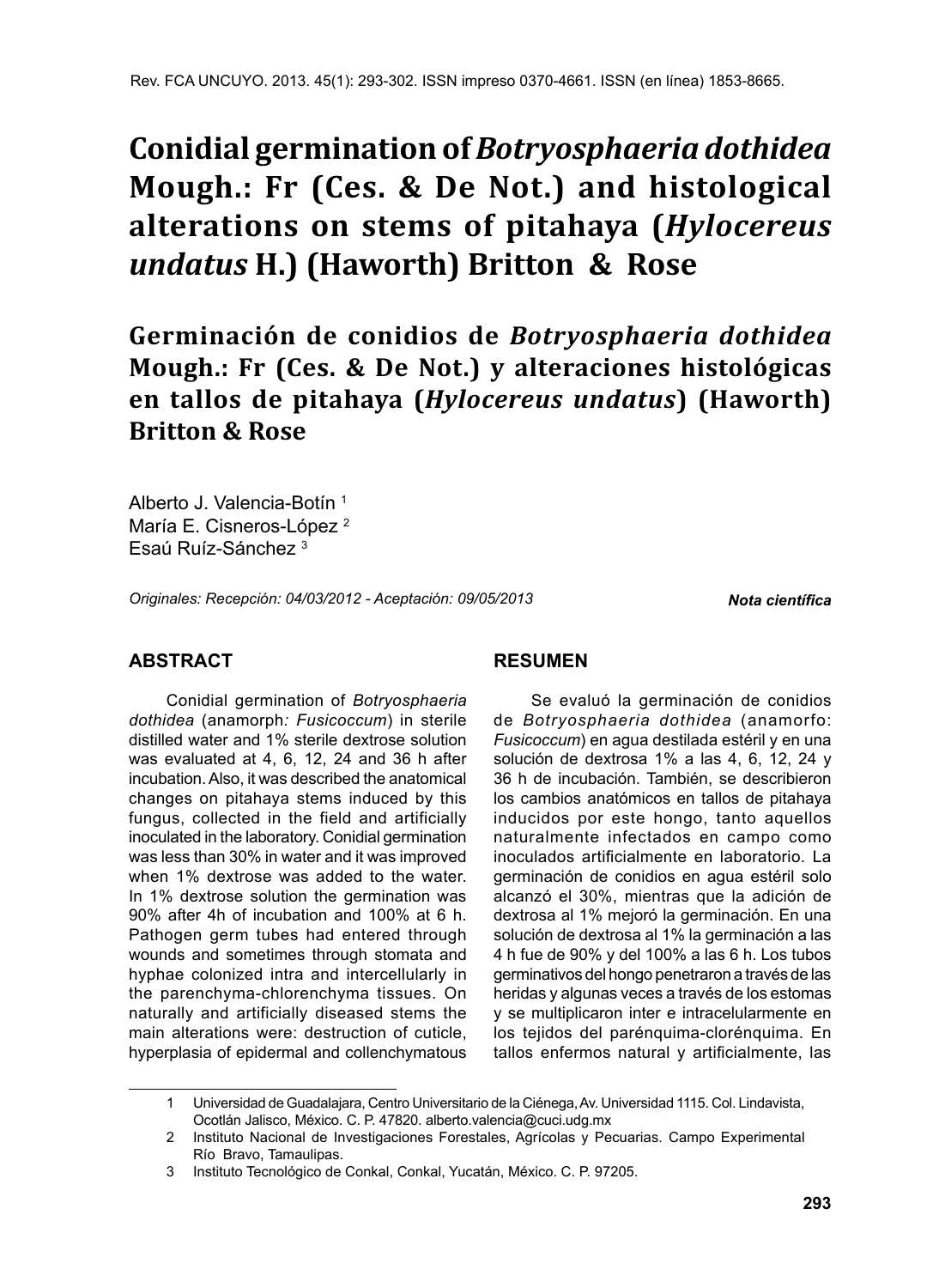hypodermal cells and conform the advance of the pathogen a layer of lignified periderm was formed surrounding the damaged tissues; however, it couldn't stop the advance of the pathogen and the cells that surrounded the lesion suffered necrosis.

principales alteraciones fueron: destrucción de la cutícula, hiperplasia de las células epidermales e hipodermales colenquimatosas. Conforme el avance del patógeno se formó una capa de peridermis lignificada que rodeó el tejido dañado; sin embargo, no se detuvo el avance del patógeno y las células que rodeaban la lesión se necrosaron.

## **Palabras clave**

*Hylocereus undatus •* fruta del dragón • histopatología • mancha del tallo

## **Keywords**

*Hylocereus undatus •* dragon fruit • histopathology • stem spot

## **INTRODUCTION**

Pitahaya or dragon fruit, *Hylocereus undatus* (Haworth) Britton & Rose (Cactaceae), is a semi-epiphyte plant of anthropocentric importance for its fruits and stems at national and international level (27). In addition, some parts of the plant have uses in herbal medicine and also in agro industry (20, 21). This cactus species is cultivated in at least 10 different countries worldwide and presents a promising future production increase (7). Mexico ranks third in acreage and volume of production (145 hectares and 1450 tons). The second place is occupied by Colombia (250 hectares) with a volume of production of 2500 tons, and the first place is occupied by Nicaragua with 560 hectares and 5600 tons (24, 26). In those countries, the plant sanitary measures are limited with higher risks for incidence of the diseases.

Stem spot caused by *Botryosphaeria dothidea* (anamorph: *Fusicoccum*) is an important disease of pitahaya (figure 1) that has been spreading in intensive pitahaya productions areas. This disease can reduce the yield up to 44% (26). The disease was first reported in Mexico in 2003 (25).



- **Figure 1.** Symptoms of stem spots caused by *Botryospaheria dothidea* (anamorph: *Fusicoccum*) on *Hylocereus undatus* (Haworth) Britton & Rose. Barr =  $1 \text{ cm}$ .
- **Figura 1.** Síntomas de manchas en tallo causado por *Botryosphaeria dothidea*  (anamorfo: *Fusicoccum*) en *Hylocereus undatus* (Haworth) Britton & Rose. Barra =  $1 \text{ cm}$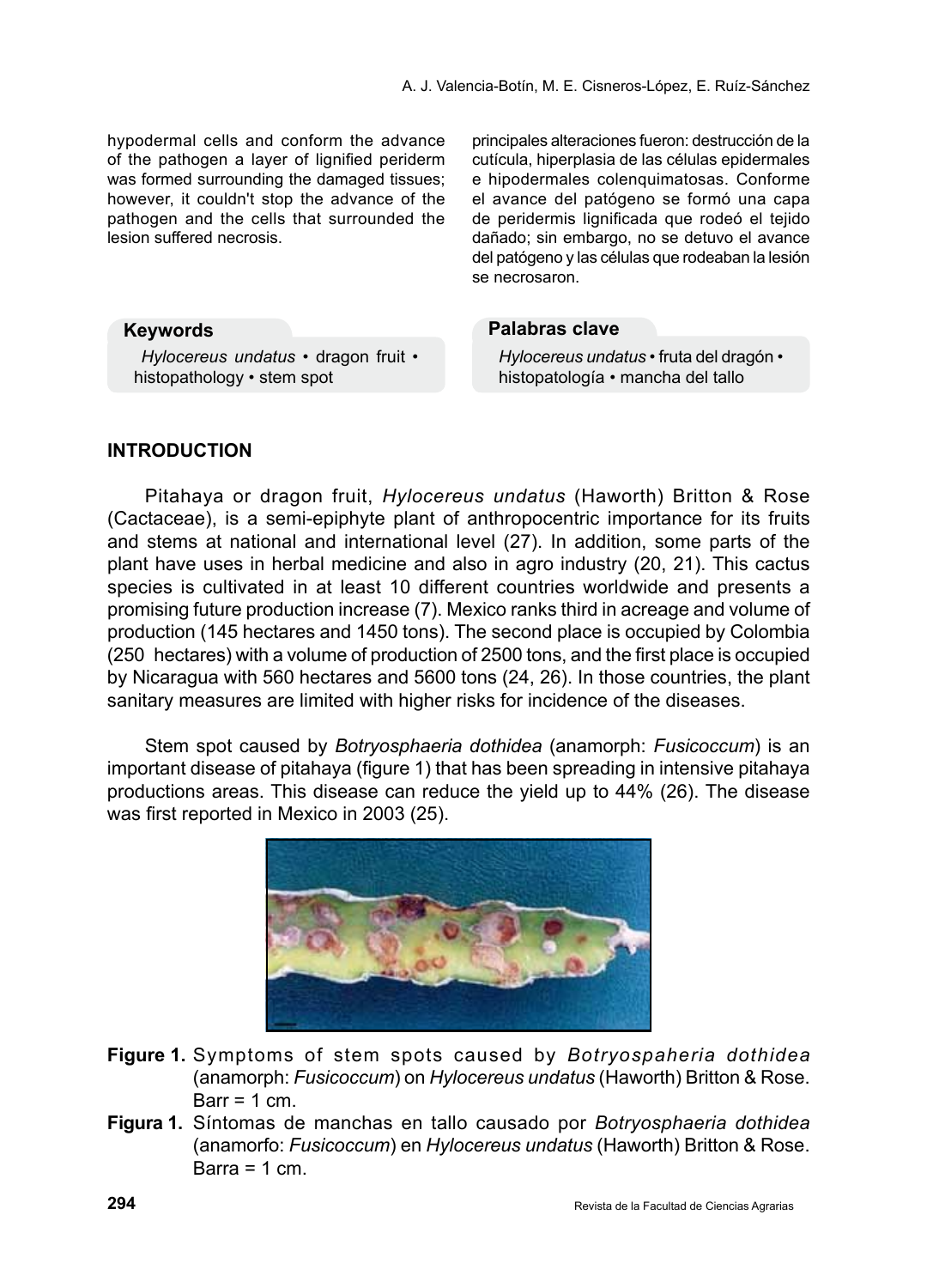Since then, the disease has been observed in main areas of pitahaya production in Mexico. No extensive research has been carried out on this disease with special reference to the histological changes induced on pitahaya tissues.

Additional reports has been conducted to confirm the causal agent of this disease, pathogenicity of this fungus and determine better conditions for *in vitro* cultivation a strain of *B. dothidea* (27).

The fungus *B. dothidea* is the main plant pathogen that can affect the productivity on this crop. Other pathogens and its correspondent diseases on stems are *Pectobacterium carotovorum* (soft rot), *Enterobacter cloacae* (11), *Cactus virus* X (Pitahaya Mosaic Virus) (8), *Collectotrichum gloesporioides* P. (antracnose) (14). Recently, *Alternaria* sp. was found causing similar spots on stem of pitahaya. However, pathogenicity of *Alternaria* has not been confirmed. On fruits, *Botrytis cinerea* can cause rots.

*B. dothidea* is a pathogen that affects wooden trees penetrating by wounds, lenticels or stomata (1, 13, 16); although the way of penetrating into the plant tissues is variable depending on the host (2).

Stress conditions may be a factor for entering to the plant tissues (28). Just only one report on *Cistus ladanifer* was found on this fungus acting as a primary pathogen (17). In the family Cactaceae, *B. dothidea* was found causing disease on the genera *Selenicereus* and *Rhipsalis* (18, 26).

A particular insect, *Leptoglossus* sp. (Hemiptera:Reduviidae) has been associated as vector transporting spores and disseminating the disease among the fields. Spots will be observed just on the site where the insect feed (26).

On the anatomy of the health *Hylocereus* species not extensive research has been made. Initially, cuticle and three general tissues (epidermal and hypodermal and chlorenchymal tissues) were mentioned (3, 5).

The most recently description on the stem anatomy of *Hylocereus* was made by García *et al.* (4). They differentiate structural components of the primary tissue of three species of *Hylocereus* (*e. g.*, cuticle, epidermis, hypodermis, chlorenchyma and reserving parenchyma) and secondary tissue (*e. g.*, vessels elements with simple perforation plates, scalariform and pseudoscalariform intervascular pits, librifrom fibers, scanty paratracheal parenchyma, and heterogeneous rays) but no changes of these tissues has been recorded to plant pathogens affecting stems of pitahaya.

The purpose of the present study was to evaluate germination of conidia in water and 1% dextrose solution and to determine histological changes in artificially and naturally infected pitahaya stems tissues.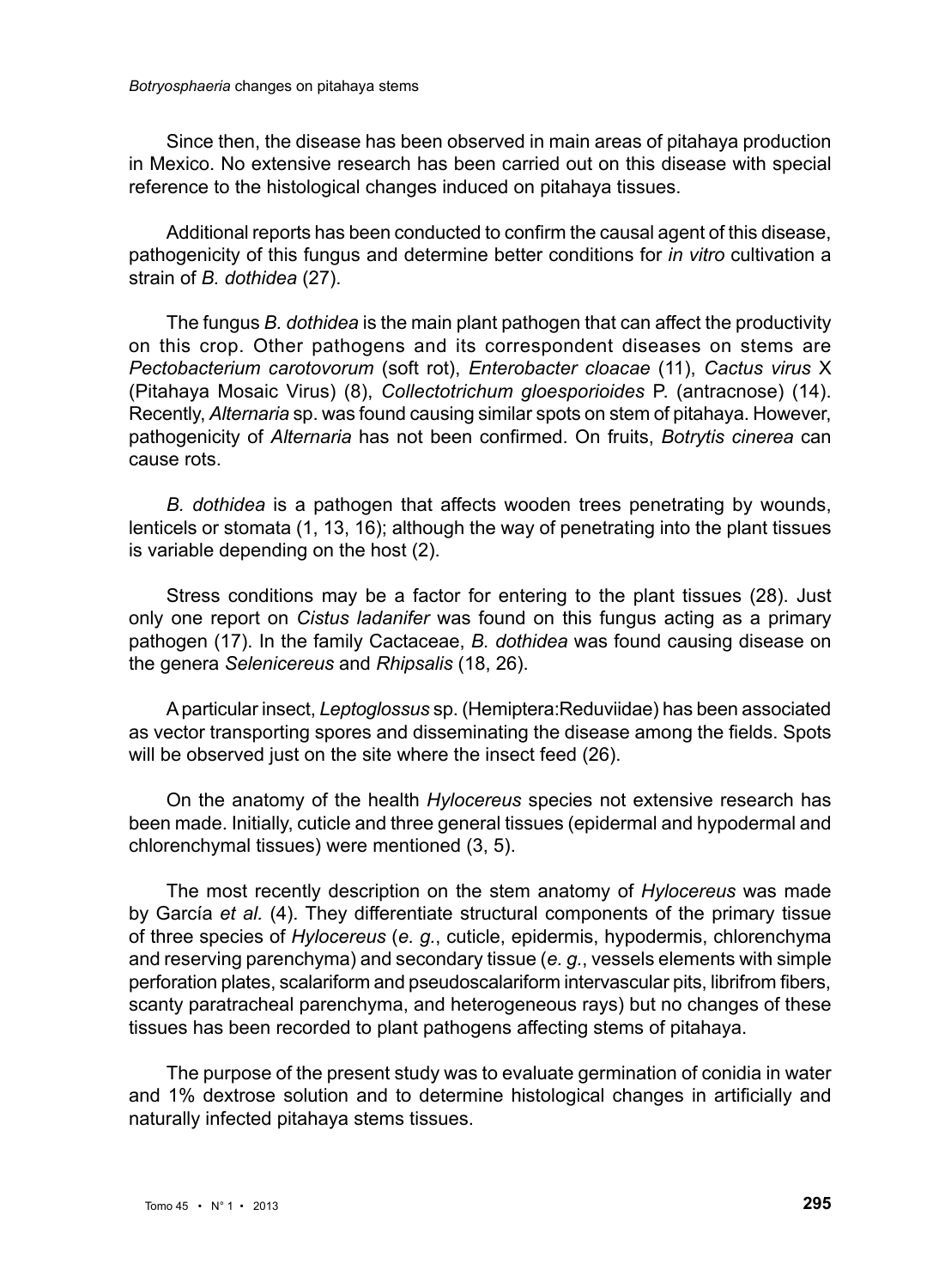## **MATERIALS AND METHODS**

## **Fungus isolation and inoculum production**

The isolate of *B. dothidea*, obtained consistently from a diseased commercial pitahaya orchard in 2001 from Huitziltepec and Xochitlán Todos Santos, Puebla State in Mexico, was used throughout this study.

To isolate the pathogen, small pieces (approximately 5 mm in diameter) from infected pitahaya stems with brown lesions were surface sterilized with 1% sodium hypochlorite for 2 min. After rinsing with sterile distilled water, tissues were blotted on sterilized paper towels, plated on fresh potato- dextrose-agar (PDA), and incubated at 22-25°C. Fungi growing from the plated tissues were individually transferred again onto PDA (Bioxon, USA), and incubated at 22-25°C under continuous fluorescent light for two weeks. The stock culture of *B. dothidea* was stored in distilled sterile water vials in the refrigerator at 4°C for long term. To prepare spore suspensions, Petri dishes were flooded with sterile water, and the resulting spore suspension was then filtered through two layers of sterile cheesecloth. To study the infection process spore concentration was adjusted with a Neubauer counting chamber to a 50000 spores per milliliter.

## **Conidial germination**

In Petri dishes, five milliliter of sterile distilled water and 1% sterile dextrose solution (three replications) were inoculated with 50000 spores/milliliter and incubated at 22 ± 3°C for 4, 6, 12, 24 and 36 h.

After 24 h of incubation 1% of dextrose was added to the water to determine the effect of the dextrose on the germination of spores. Aliquots from each suspension were taken and the percentage of those that produced hyphal growth was counted (100 spores per replicate) microscopically.

## **Artificially inoculated pitahaya stems for histology studies**

The fungal suspension of *B. dothidea* was adjusted to a concentration of 5x104 spores per milliliter using a Neubauer counting chamber. The conidial suspensions were deposited (20 µL) onto the 15 cm wounded stems using Pasteur pipette.

The inoculated stems were put into plastic boxes and incubated at  $22 \pm 3^{\circ}$ C until the time of collection of samples (36 h and 95% of relative humidity). Control stems (three) were wounded and inoculated with sterile distilled water and incubated using the same methods employed for inoculated plants. Stem samples (5 mm) were collected at 2, 4, 6 and 36 hours after inoculation (hai). Stem samples from control plants were also collected and processed for histology.

#### **Pitahaya stem naturally infected with stem spots for histology of studies**

Pitahaya stems with typical symptoms of naturally occurring spots were collected from plantings in Huitziltepec and Xochitlán Todos Santos, State of Puebla, Mexico in 2000. Most samples were taken from red fleshy cultivars of pitahaya or dragon fruit (*H. undatus*).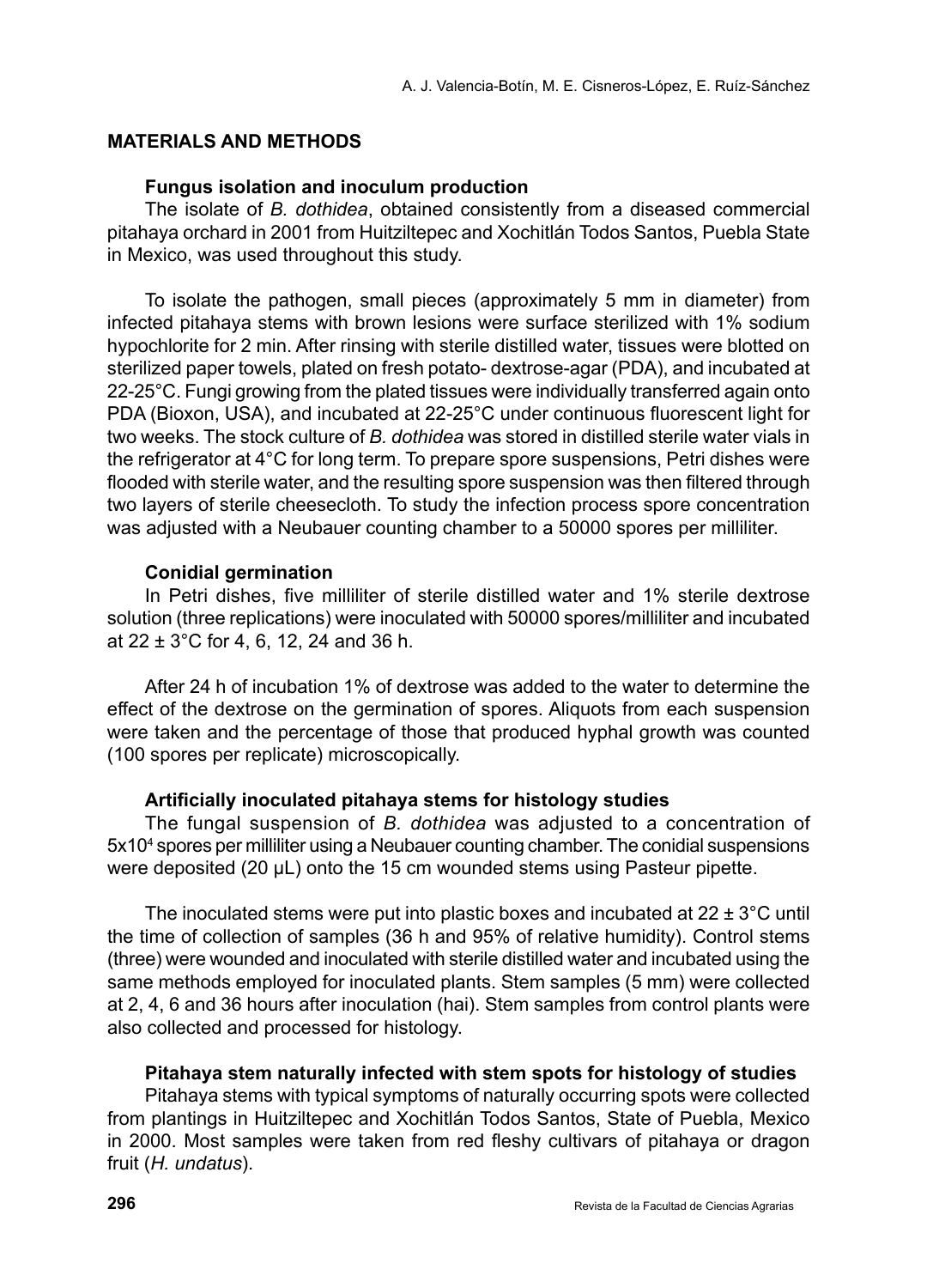#### **Histology studies**

For histology studies, 15 samples of naturally and artificially inoculated stems were examined. Tissues were also collected from the control plants to elucidate anatomy of the healthy stems of pitahaya. The stem tissues including the lesions were cut and fixed in Formalin-Aceto-Alcohol (FFA, No. 1 solution of 90 mL of 50% ethanol, 5 mL of formalin, and 5 mL of glacial acetic acid) for at least 1 day. The samples were soaked with 70% ethanol for a few minutes to soften the tissues, then rinsed in running tap water and dehydrated through ethanol series: 50, 70, 85, 95, and 100% (6).

They were embedded in Paraplast (Sherwood Medical Industries, St. Louis, MO) embedding medium mixed with *n*-buthyl alcohol two hours each. Serial sections (10 µm thick) were cut on a Spencer 820 rotation microtome (American Optical Company, Ramsey Minnesota, USA). The ribbons were mounted on clean glass slides with grenatine as an adhesive in a water bath at a temperature of 60°C (6). After that, sections were stained using differential fast safranine-green reaction (6).

 The paraplast was removed from the tissue sections by means of three changes of xylene, and were dehydrated in a gradual series of ethylic alcohol 100, 96 and 50% during three minutes in each one. Then, the tissues were stained with 1% safranine in 50% ethylic alcohol during 30 min; later they were washed in ascending series of ethylic alcohol at 50%, 70% and 96% (3 min each one).

After, two to three drops of rapid green were applied at 1% in ethylic alcohol at 96% for 45 seconds, the supernatant was decanted and washed with ethylic alcohol at 96% and 100% and three changes of xylene (3 min each one). Finally, tissues were mounted with synthetic resin between slides for their observation. Micrographs were taken in a light microscope Carl Zeiss (Jena, Germany) integrated with a digital camera.

## **RESULTS AND DISCUSSION**

## **Conidial germination**

In distilled water, less than 30% of conidia of *B. dothidea* germinated until 24 h, although germination was increased as 1% dextrose were added to the water. In 1% dextrose solution, germination of conidia reached 90% at 4h, emitting germ tube (gt) in average of 24.3 µm (long) (16.8-26.5 µm) and 0.24 µm (width). In the same solution, at 6 h all conidia were reported as germinated measuring its gt of 51.99 µm (long) (45.6- 54.6 µm) and 0.24 µm (width).

As reported by Wrona & Grabowski (29) sugar present in the substrate that fungi colonize are their primary source of nutrients and may help to germinate the spores. Sometimes conidia were observed with one or two septa when germination started or previous to the germination. This fact has been recorded as a particular characteristic of this fungus by Mass (10). At 36 h after inoculation conidia were observed with long germ tubes frequently with many ramifications (figure 2a, 2b: pág. 298).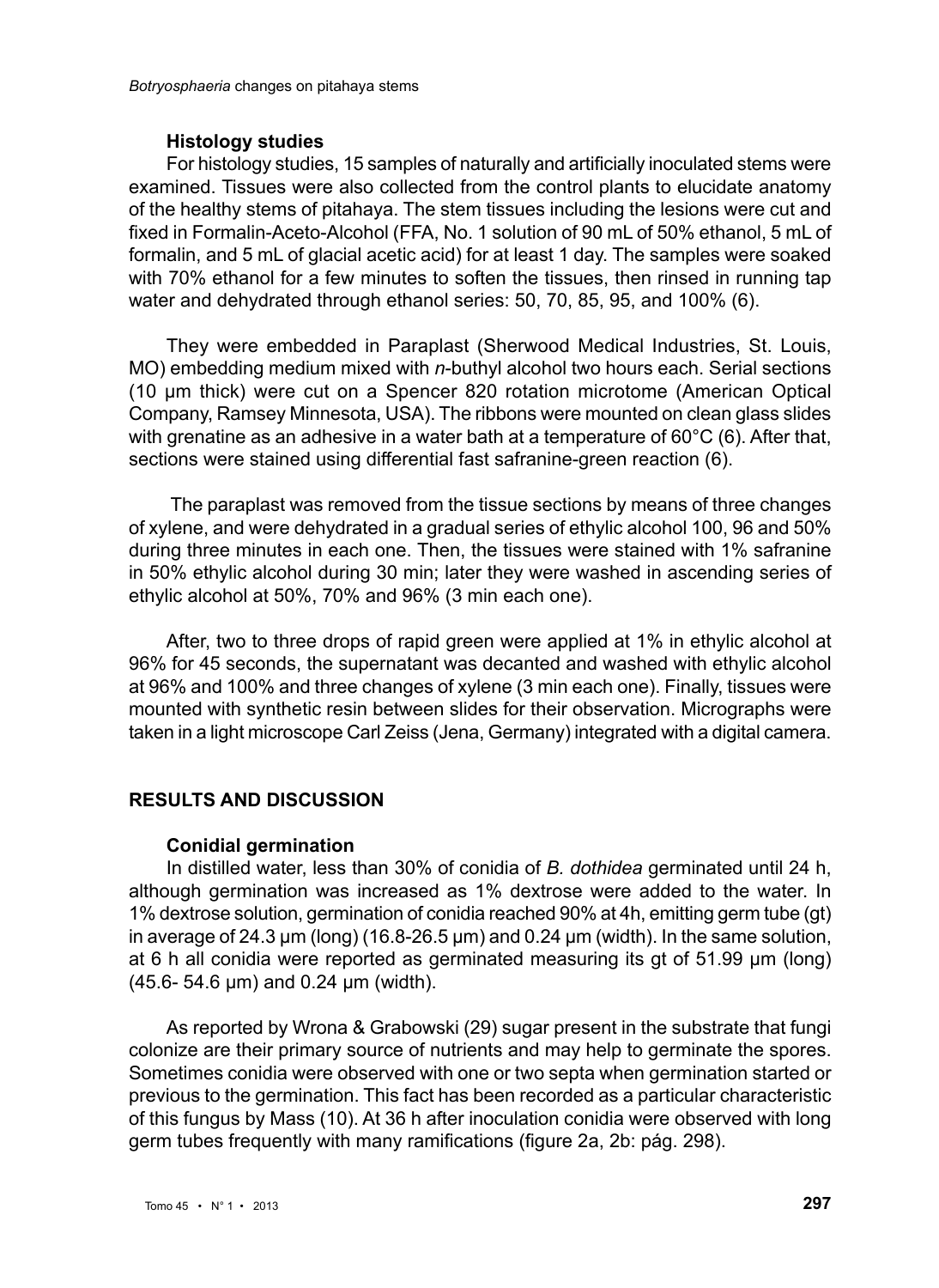

- **Figure 2. a), b).** Conidial germination of anamorph *Fusicoccum* state of *Botryospaheria dothidea* in 1% dextrose suspension at 36 h after incubation. gt = germ tube,  $\text{co} = \text{condition}$ . Magnifications 40X. Barr = 13.59 µm.
- **Figura 2. a), b).** Germinación de conidios de *Fusicoccum* estado anamorfo de *Botryosphaeria dothidea* en suspensión de dextrosa 1% a las 36 h después de incubación. gt = tubo germinativo, co = conidio. Aumentos 40X. Barra =  $13,59 \mu m$ .

## **Anatomy of the healthy stem of** *Hylocereus undatus*

In non-inoculated control stems, a smooth cuticle was firstly observed, after it was found a layer of epidermis with cells in rectangular form containing prismatic calcium oxalate crystals (figure 3a, 3b: pág. 299) as reported by species of *Cephalocereus*  and *Neobuxbamia* (Cactoideae subfamily) (23).

Subsequently, a collenchymatous hypodermis was observed (figure 3a, page 299) as found in concordance with the results of the study of García *et al*. (4) for three species of *Hylocereus* and others individuals of the subfamily Cactoideae (9). Below the hypodermis, chlorenchyma and reserving parenchyma regions were observed.

Generally, chlorenchyma region is characterized by 3 to 5 of palisade parenchyma cells and reserving area is constituted by parenchyma cells and circular idioblasts containing mucilage (figure 3c, page 299) as well lenticular and sandstone crystals deposited in the lumen of some parenchyma cells (4).

Vascular tissues constitute the secondary tissue and it consists on a unidirectional periderm (4, 22) and secondary xylem presenting simple perforation plates (figure 3d, page 299), alternative scalariform and pseudoscalariform intervessel pits, rare paratracheal parenchyma and heterogeneous radios that characterizes the subfamily Cactoideae (4, 12, 23).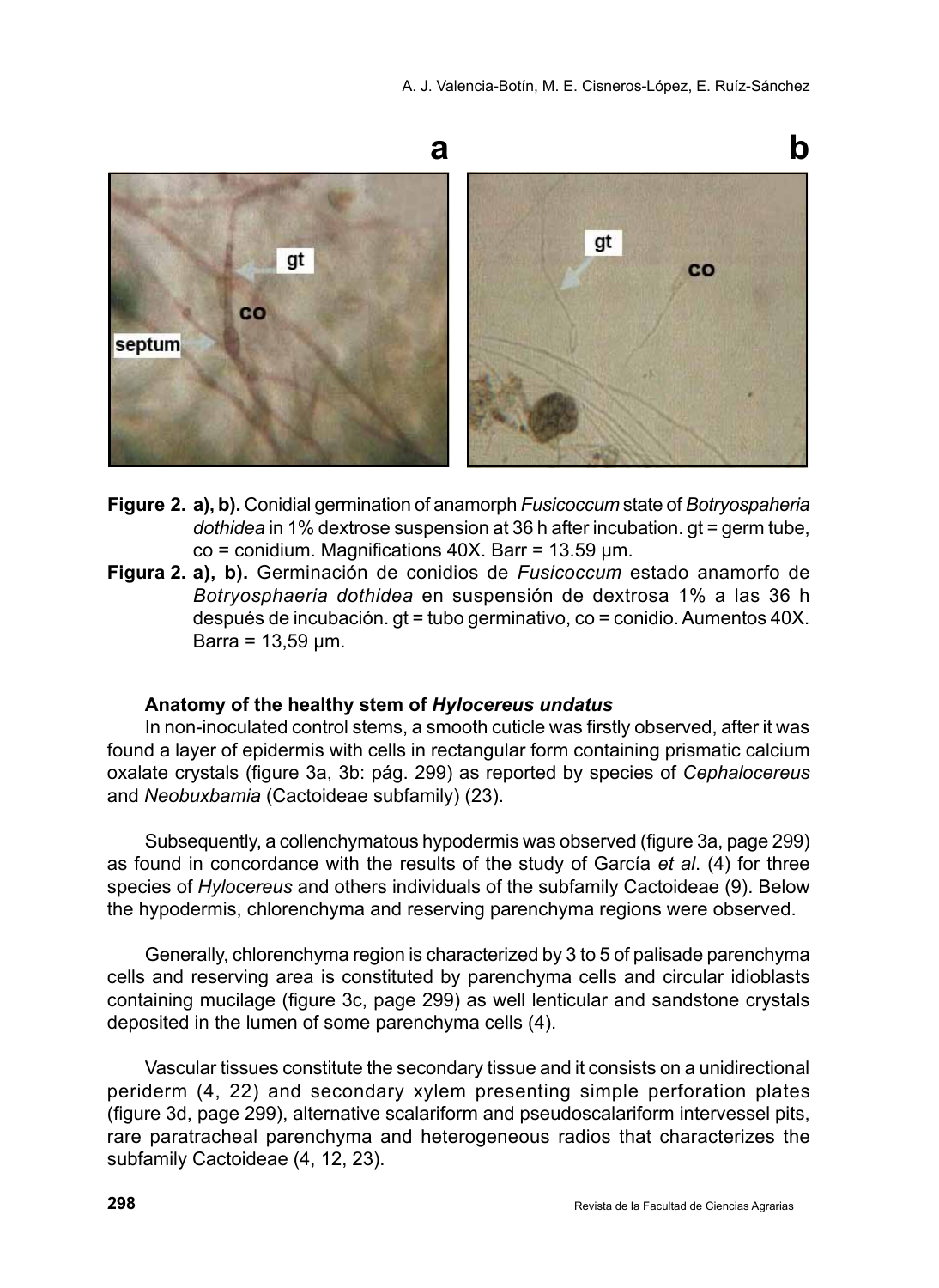

- **Figure 3.** Healthy anatomy of pitahaya (*Hylocereus undatus*) stem. Transversal views. **a)** and **b)** Smooth cuticle, Collenchymatous hypodermis, lenticular crystals; **c)** Reserving parenchyma with mucilage cells, prismatic crystals; **d)** Secondary xylem with scalariform and pseudoscalariform vessels.  $c =$  cuticle;  $cl =$  chlorenchyma;  $e =$  epidermis; h = hypodermis; m = mucilage;  $v =$  vessel pits;  $* =$  prismatic crystals; arrows = lenticular crystals. Magnifications 40X.
- **Figura 3.** Anatomía de tallo sano de pitahaya (*Hylocereus undatus*). Vistas transversales. **a)** y **b)** Cutícula suave, hipodermis colenquimatosa, cristales lenticulares; **c)** Parénquima de reserva con células de mucílago, cristales prismáticos; **d)** Xilema secundario con vasos escaleriformes y pseudoescaleriformes. c = cutícula; cl = clorénquima;  $e =$  epidermis; h = hipodermis; m = mucílago;  $v =$  punteaduras de vaso; \* = cristales prismáticos; flechas = cristales lenticulares. Aumentos 40X.

#### **Histological changes in natural and diseased stems**

Conidia deposited on the surface of stems germinated four hour after inoculation. Wounds on stems favored entrance for penetration and colonization of *B. dothidea*. Once into the tissue fungus hyphae was found colonizing intra and intercellularly the parenchyma and chlorenchyma regions.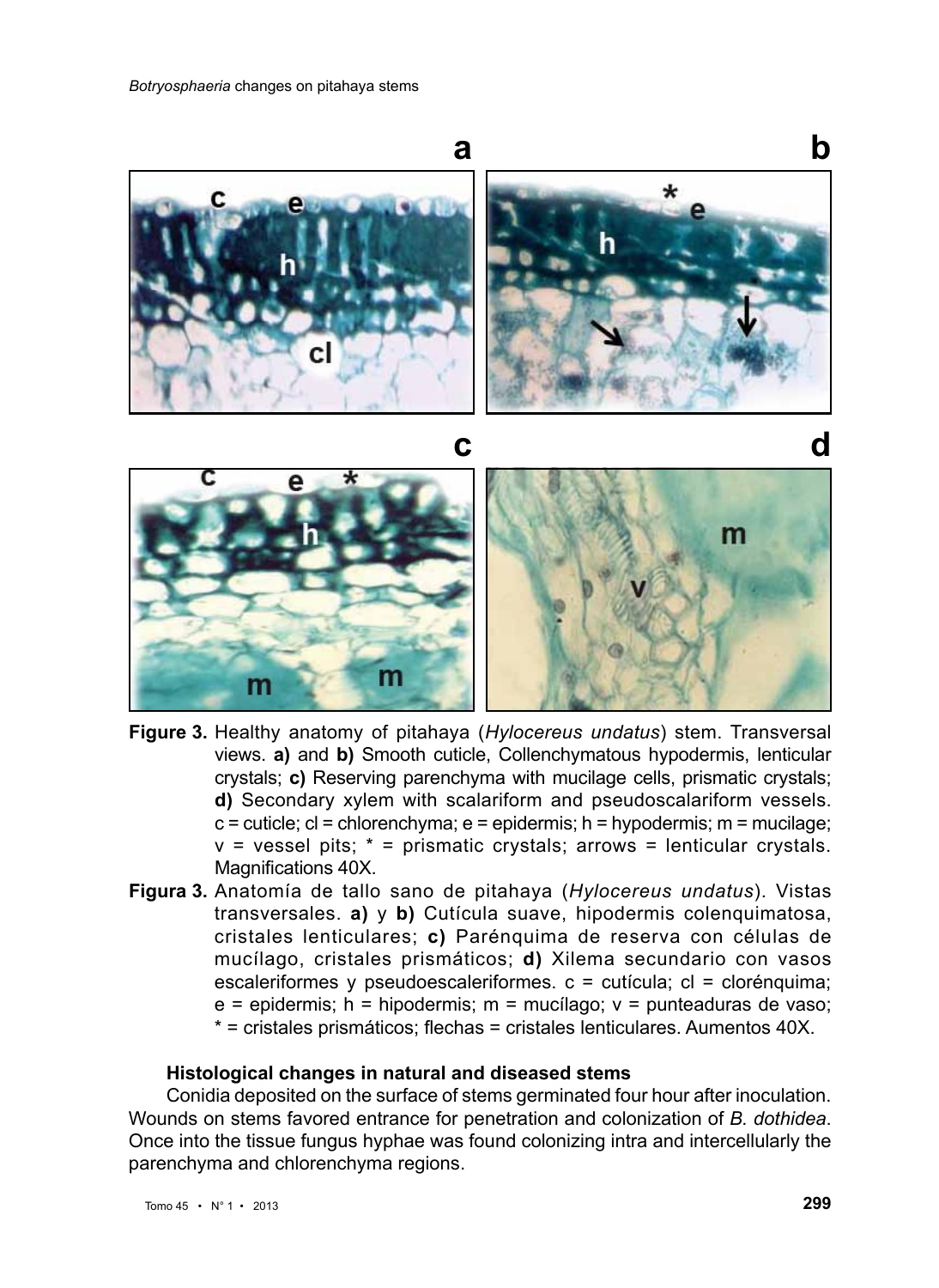Similar changes were observed for natural and artificially diseased stems. The first alteration observed was a destruction of the cuticle and hyperplasia of epidermal cells, and granular deposits of polyphenols within the cells (figure 4a, 4b), as well as development of intertwined hyphae of the fungus in the epidermis and into the hyperplasic cells. Later, the fungus continued toward the collenchymatous hypodermis and some suffered hyperplasia (figure 4c).





- **Figure 4.** Photomicrographies of the transversal sections of anatomical changes of artificially and naturally infected stems. **a)** Collapsed cuticle and hyperplasia of epidermal and hypodermal cells. **b)** Polyphenols and collapse of cuticle. **c)** Lignified periderm, hyperplasia of the chlorenchymal cells and necrosis of the cuticle, epidermis and hypodermis in conjunction with the hyphae of the *B. dothidea*. c = cuticle; cl = chlorenchyma; e = epidermis; h = hypodermis; p = polyphenols; pe = periderm; arrows = necrotic tissues. Magnifications 40X.
- **Figura 4.** Fotomicrografías de secciones transversales de cambios anatómicos de tallos naturalmente y artificialmente infectados. **a)** Cutícula colapsada e hiperplasia de células epidermales e hipodermales. **b)** Polifenoles y colapso de la cutícula. **c)** Peridermis lignificada, hiperplasia de células del clorénquima y necrosis de la cutícula, epidermis e hipodermis en conjunto con la hifa de *B. dothidea*.  $c =$  cutícula; cl = clorénquima; e = epidermis; h = hipodermis; p = polifenoles; pe = peridermis; flechas = tejidos necróticos. Aumentos 40X.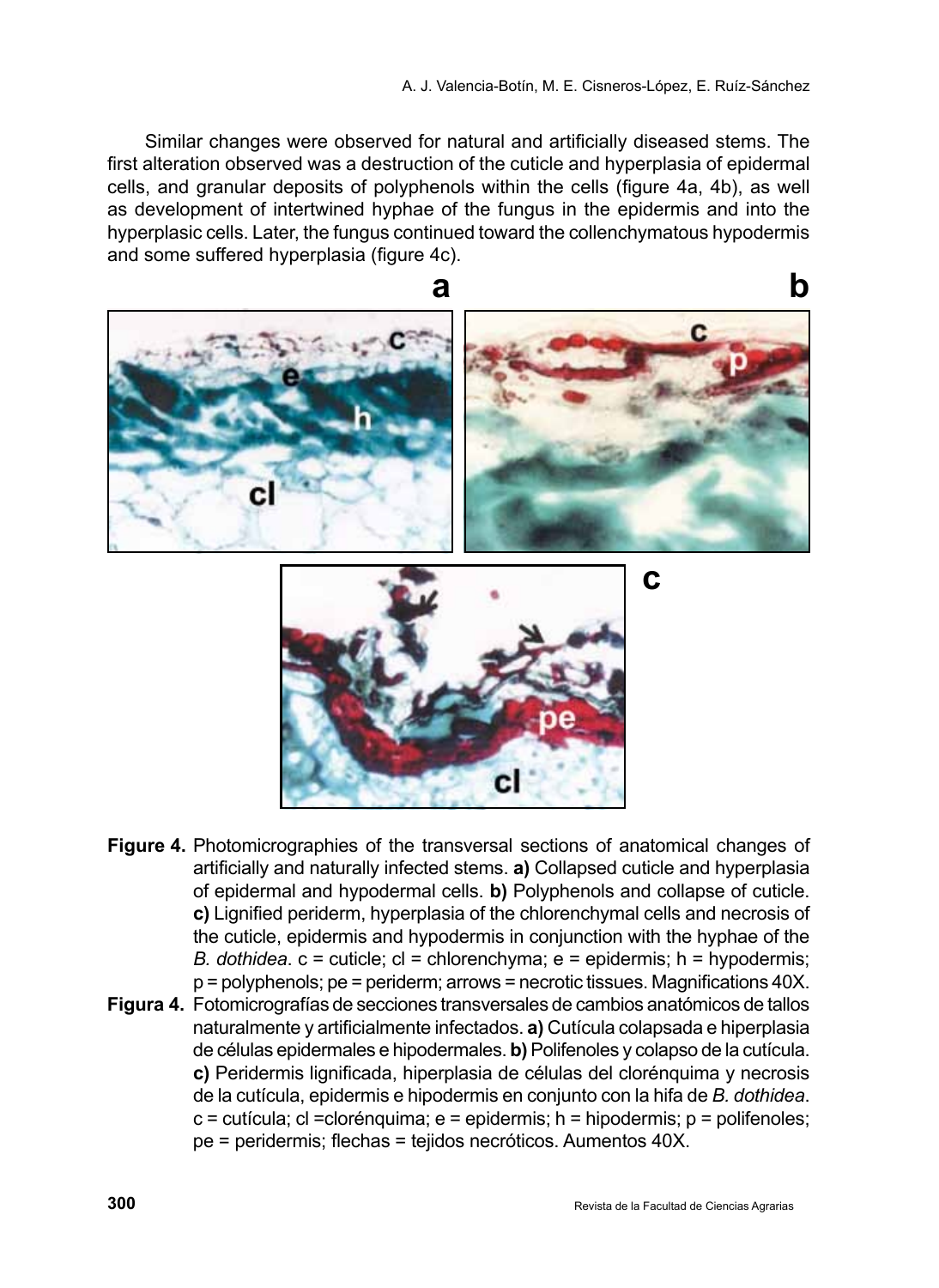The final stage of the infection was characterized by a necrosis of the cells of the chlorenchyma region affecting palisade parenchyma cells and reserving area. As a response of the plant to the progress of the infection a lignified layer of the periderm and necrotic lesions were formed to prevent the advance of the fungus toward the interior of the tissues. Similar responses were observed in other studies with ophiostomatoid fungi (15, 19). Sometimes all necrotic tissue can detach and holes were observed in the stems. Lignified cells of periderm were founded in healthy stem of *Wilcoxia* species. In our study we found no periderm in healthy tissue, so we suggest that lignification of the periderm cells is a response of the plant cells to the progress of the infection.

#### **CONCLUSIONS**

In conclusion, conidial germination *in vitro* was favored by 1% dextrose. The main anatomical changes were: collapse of the cuticle, hyperplasia of epidermal cells and collenchymatous hypodermis, presence of polyphenols in the epidermis and formation of lignified periderm.

## **REFERENCES**

- 1. Carey, R. C.; Schoeneweiss, D. T. 1975. The influence of controlled stresses on susceptibility of European white birch stems to attack by *Botryosphaeria dothidea*. Phytopathology. 65: 369-373.
- 2. Creswell, T. C.; Milholland, R. D. 1987. Responses of blueberry genotypes to infection by *Botryosphaeria dothidea*. Plant Disease. 71: 710-713.
- 3. Cruz, H. P. 1994. Fisiología de la pitahaya. En: Memorias del primer encuentro nacional del cultivo de la pitahaya, San Marcos, Nicaragua. Universidad de Quintana Roo, Chetumal, Quintana Roo. p. 14.
- 4. García, A. M. A.; Terrazas, T.; Arias, S. 2009. Anatomía caulinar de tres especies del género *Hylocereus*  (Berger) Britton & Rose (Cactaceae) en México. Revista Fitotecnia Mexicana 32: 201-208.
- 5. Granados, S. D.; Mercado, B. J. A.; Ríos, F. L. 1999. Las pitayas de México. Ciencia y Desarrollo. 145: 58-67.
- 6. Johansen, D. A. 1940. Plant Microtechnique. New York. McGraw-Hill Book Co., Inc. 523 p.
- 7. Le Bellec, F.; Vaillant, F.; Imbert, E. 2006. Pitahaya (*Hylocereus* spp.): A new fruit crop, a market with a future. Fruits. 61: 237-250.
- 8. Liou, M. R.; Hung, C. L.; Liou, R. F. 2001. First report of *Cactus virus* X on *Hylocereus undatus* (Cactaceae) in Taiwan. (Disease Note). Plant Disease. 85: 229.
- 9. Loza-Cornejo, S.; Terrazas, T. 2003. Epidermal and hypodermal characteristics in North American Cactoideae (Cactaceae). Journal of Plant Research. 116: 27-35.
- 10. Mass, J. L. 1991. *Botryospaheria* cane canker of blackberry. In*:* Ellis, M. A.; Converse, R. H.; Williams, R. N.; Williamson, B. (eds.). Compendium of Raspberry and Blackberry Diseases and Insects. APS Press. USA. p. 12-13.
- 11. Masyahit, M.; Sijam, K.; Awang, Y.; Ghazali, M. 2009. First report on bacterial soft rot disease on dragon fruit (*Hylocereus* spp.) caused by *Enterobacter cloacae* in Peninsular Malaysia. International Journal of Agriculture & Biology. 11: 659-666.
- 12. Mauseth, J. D.; Plemons-Rodríguez, J. 1998. Evolution of extreme xeromorphic characters in wood: A study of nine evolutionary lines in Cactaceae. American Journal of Botany. 84: 209-218.
- 13. Milholland, R. D. 1972. Histopathology and pathogenicity of *Botryosphaeria dothidea* on blueberry stems. Phytopathology. 62: 654-660.
- 14. Palmateer, A. J.; Ploetz, C. 2007. First Occurrence of anthracnose caused by *Colletotrichumgloeosporioides* on pitahaya. Plant Disease. 91: 631.
- 15. Pérez-Vera, O. A.; Cárdenas-Soriano, E.; Alvarado-Rosales, D.; Cibrian-Tovar, D.; Equihua-Martínez, A. 2011. Histopatology of hartweg pine (*Pinus hartwegii* Lindl.) inoculated with three ophiostomatoid fungi. Revista Chapingo Serie Ciencias Forestales y del Ambiente. 17: 91-102.